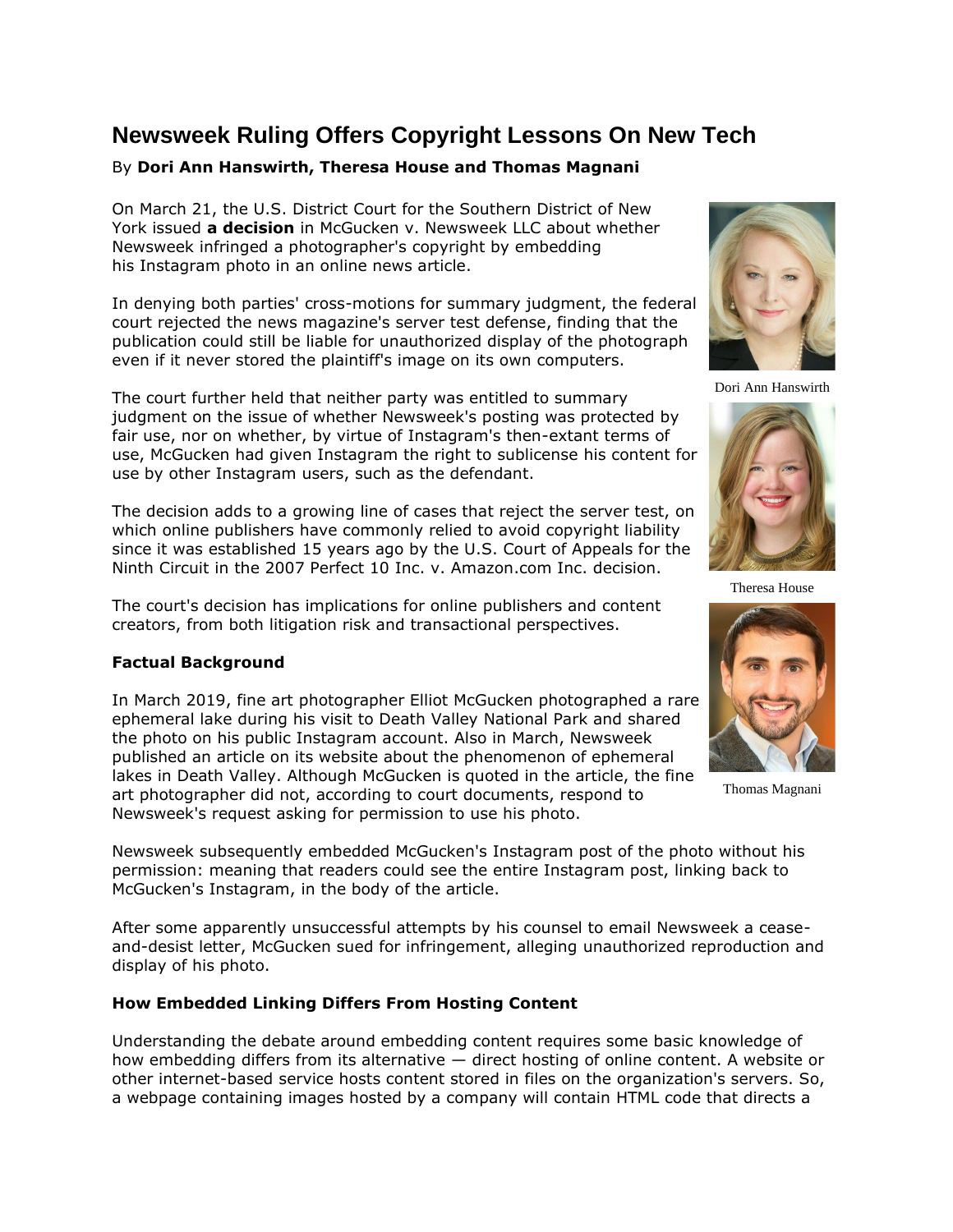visitor's browser to retrieve the image files directly from the company's server. This is called hosting.

Alternatively, a website may provide a visitor with a link to content that is not hosted on the organization's servers, but is stored on servers owned by someone else. In its simplest form, the link will be visible to the user, the user will click on the link, and the user's browser will open the third-party webpage housing the pertinent content.

Also known as inline linking, embedding allows a website to provide visitors with access to content hosted on third-party webpages and servers without noticeably navigating away to these third-party sources.

This is achieved via HTML code on the primary webpage that directs visitors' browsers to operate in the background to retrieve the content from its third-party location and to embed the content as part of the primary webpage's overall display.

## **Rejecting the Server Test**

In McGucken, Newsweek embedded the image rather than host it on its website. For the purposes of copyright infringement, the hosting would indisputably constitute display of McGucken's work. But as to embedding, the server test dictates that a website does not display a copy of a work if it does not communicate the work to viewers from an image file stored on its own servers.

Thus, Newsweek argued that embedding McGucken's Instagram photo did not count as displaying his photo because the photo wasn't stored on Newsweek servers.

Instead, Newsweek claimed that it had merely provided HTML directions to the Instagram post, and that it was Instagram that actually showed the copy of the plaintiff's work, writing in its reply:

The use of embed code, which is not a 'copy' capable of containing a copyrighted work, is not a public display but merely instructions on how to find the content, the same way it would not be a public display to provide someone with directions for how to see an artwork by Marc Chagall on display on the walls of the [Metropolitan Museum of Art.](https://www.law360.com/companies/the-metropolitan-museum-of-art)[1]

Recognizing that "the server test has not been widely adopted outside of the Ninth Circuit," the McGucken court found that Newsweek did publicly display McGucken's photo. The court noted that the Copyright Act defines "'display' as 'to show a copy of' a work" and "not 'to make and then show a copy of the copyrighted work.'"

The court cited the July 30, 2021, Nicklen v. Sinclair Broad Group Inc.[2] decision, also in the Southern District of New York, pointing to the Copyright Act's definition of the display right as to "show a copy of it, either directly or by means of a film, slide, television image, or any other device or process" including processes "now known or later developed."[3]

It also emphasized the legislative history of the Copyright Act, indicating that Congress did not intend to freeze the scope of copyrightable protection to then-existing methods of expression, and that the definition of "display" was intended to encompass any method of transmitting an image from one place to members of the public elsewhere.

In addition, the court characterized the server test as out of touch with the Copyright Act's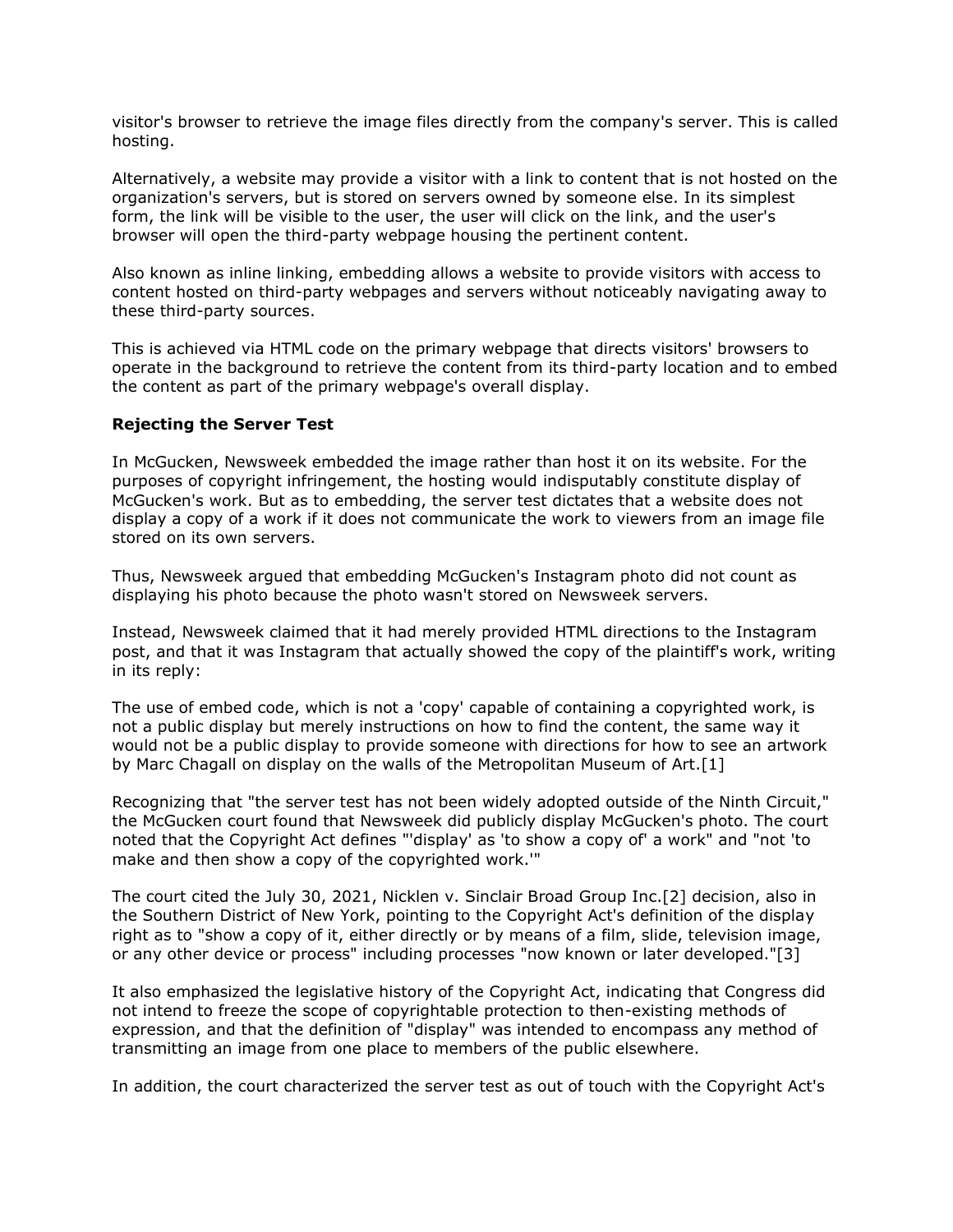purpose, particularly in the context of today's online landscape. It highlighted the practical effect of the server test for artists on the internet:

Under the server test, 'a photographer who promotes his work on Instagram ... surrenders control over how, when, and by whom their work is subsequently shown — reducing the display right, effectively, to the limited right of first publication that the Copyright Act of 1976 rejects.[4]

Based on the above, the court concluded that Newsweek did in fact display the plaintiff's photograph when it embedded the Instagram post into its article, and therefore denied Newsweek's motion for summary judgment on that basis.

#### **Sending License and Fair Use Defenses to the Jury**

Having agreed with McGucken that Newsweek's use of the embedding feature constituted a display under the Copyright Act, the court then considered arguments that:

- Newsweek should not be liable for infringement because it had been granted a valid license to use McGucken's copyrighted work — not by McGucken, but by Instagram; and
- Newsweek's posting was protected as a fair use.

The court declined both parties' motions on these defenses, finding that issues of fact would allow a reasonable jury to rule in either party's favor on both.

Regarding the licensing defense, according to the court, Instagram's terms of use "unequivocally grant Instagram a license to sublicense Plaintiff's publicly posted content." However, the parties disagreed about whether, by its terms and policies, Instagram also exercised that license — i.e., whether it granted a sublicense to Newsweek to use other users' publicly posted content.

The court cited language in Instagram's platform policy stating that the content Instagram users upload to the platform is "'owned by users and not by Instagram,' and that '[a]ll rights not expressly granted to you are reserved by Instagram.'"

Additional language within the platform policy indicated that users represent and warrant that they have obtained the necessary consents, authorizations and the like to display the content they post. The court concluded that Instagram's multipart terms of use were ambiguous — "muddying the waters as to precisely what a user of Instagram may do with user content on the Platform, and under what circumstances" — and did not answer the question clearly enough to permit summary judgment.

Newsweek further argued that even if Instagram did not expressly grant it a license to use McGucken's work, a license could be implied by factors such as the ease with which Instagram allows users to embed other users' content and the company's public statements. Once again, the court found that a jury would have to make that call.

Notably, after the events giving rise to the McGucken lawsuit, Meta  $-$  Instagram's parent  $$ changed its policies to make clear that it grants a license "only to the extent permitted in these Terms," including a requirement that the embedder "obtain (and represent that you own or have secured) all rights necessary from all applicable rights holders to … display…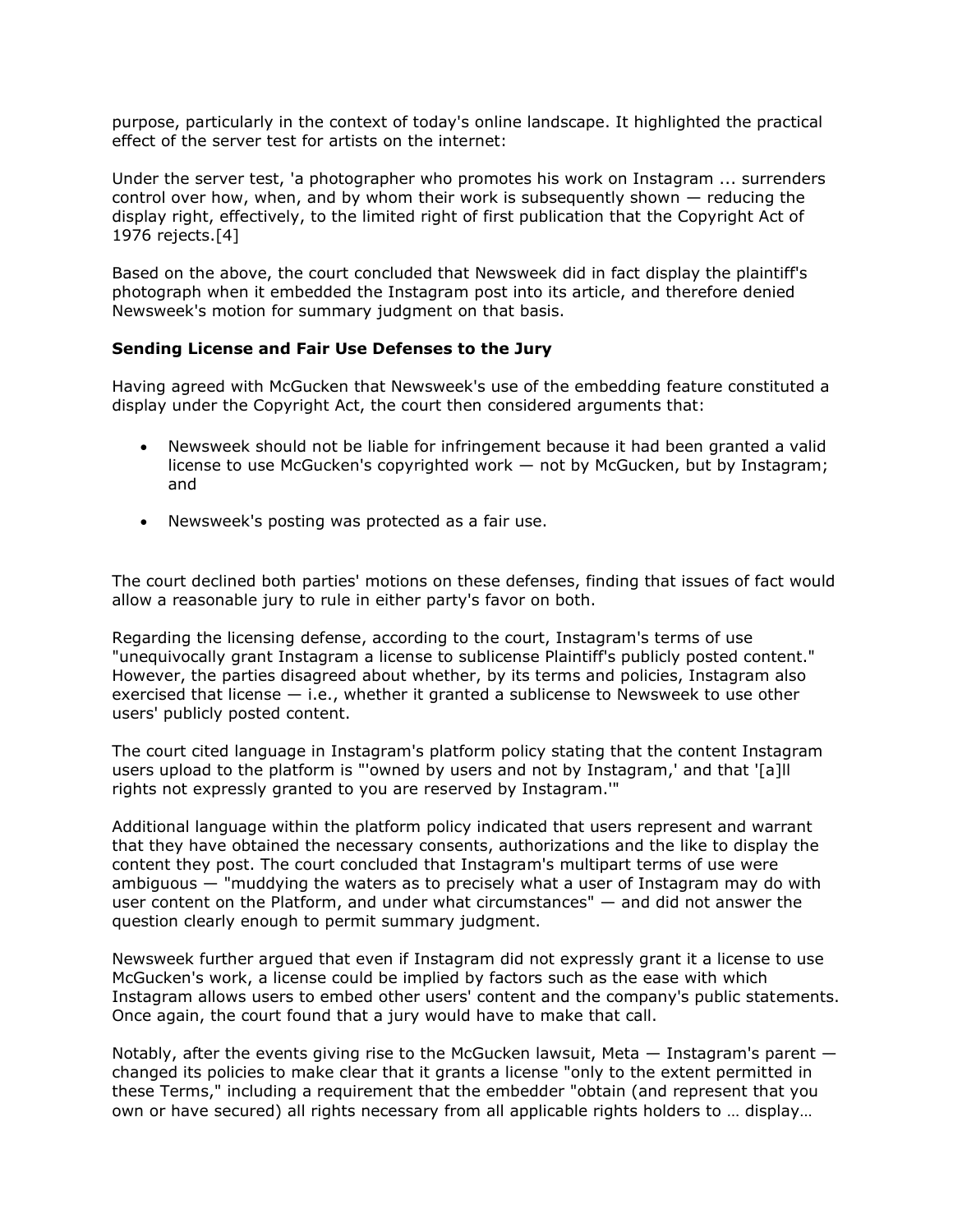#### content."

Likewise, the Ars Techinca website reported in June 2020[5] that Instagram does not grant such a sublicense to users, per an email to the news site from a spokesperson. In McGucken, these revised terms and public statement were "irrelevant to the parties' understanding at the time the relevant conduct occurred," because they happened well after the publication of the Newsweek article.

As for fair use, the court examined each of the fair use defenses and found points in both parties' favor. It acknowledged, for example, the plaintiff's argument that the use of the photograph was not transformative because it was used "primarily as an illustrative aid depicting the subject of the Article," and that "the mere addition of some token commentary is not enough to transform the use of a photograph when that photograph is not itself the focus of the article."

At the same time, the court agreed that in some instances the use of a photograph in an article could be transformative where the central subject of the article was the existence of, and commentary on, the photograph.

The court also gave credence to Newsweek's argument that its use of the Instagram post did not harm the plaintiff's market for his fine art photography because the cropped, lowerresolution version would not serve as a market substitute and because the plaintiff only posted his photograph on Instagram to "share his art and drum up interest in his fine art photography."

The court held that the fair use factors could only be resolved by "fact-intensive balancing," concluding that even though the underlying facts on each side may not be in dispute "the appropriate balance of the considerations is itself a factual question that is not ... appropriately made on summary judgment."

## **Insights and Conclusion**

The fate of the server test has been uncertain since 2018, when the first decision within the Southern District of New York refused to apply it to embedded content in the 2018 Goldman v. Breitbart News Network LLC[6] holding. However, Goldman and other prominent New York cases involving the server test have since settled, making their final outcomes unappealable.

With McGucken continuing to proceed along the path to jury trial, if the case is not resolved, the Second Circuit may have its first opportunity to reject the server test. If it were to do so, this would create a circuit split that could eventually get the attention of the [U.S.](https://www.law360.com/agencies/u-s-supreme-court)  [Supreme Court.](https://www.law360.com/agencies/u-s-supreme-court)

In the meantime, this decision gives online publishers yet another signal to beware of relying on the "server test" to embed content without copyright owners' permission. More broadly, McGucken highlights important nuances in how the law interacts with online platforms' evolving norms and standards around the technology of embedding.

For example, while the McGucken court found Instagram's 2020 statement about sublicensing irrelevant to the parties' understanding in this lawsuit, Instagram's statement could make it harder for future defendants to argue that a license can be implied from Instagram's conduct. Changes in the social network's terms of use may also impact future cases differently.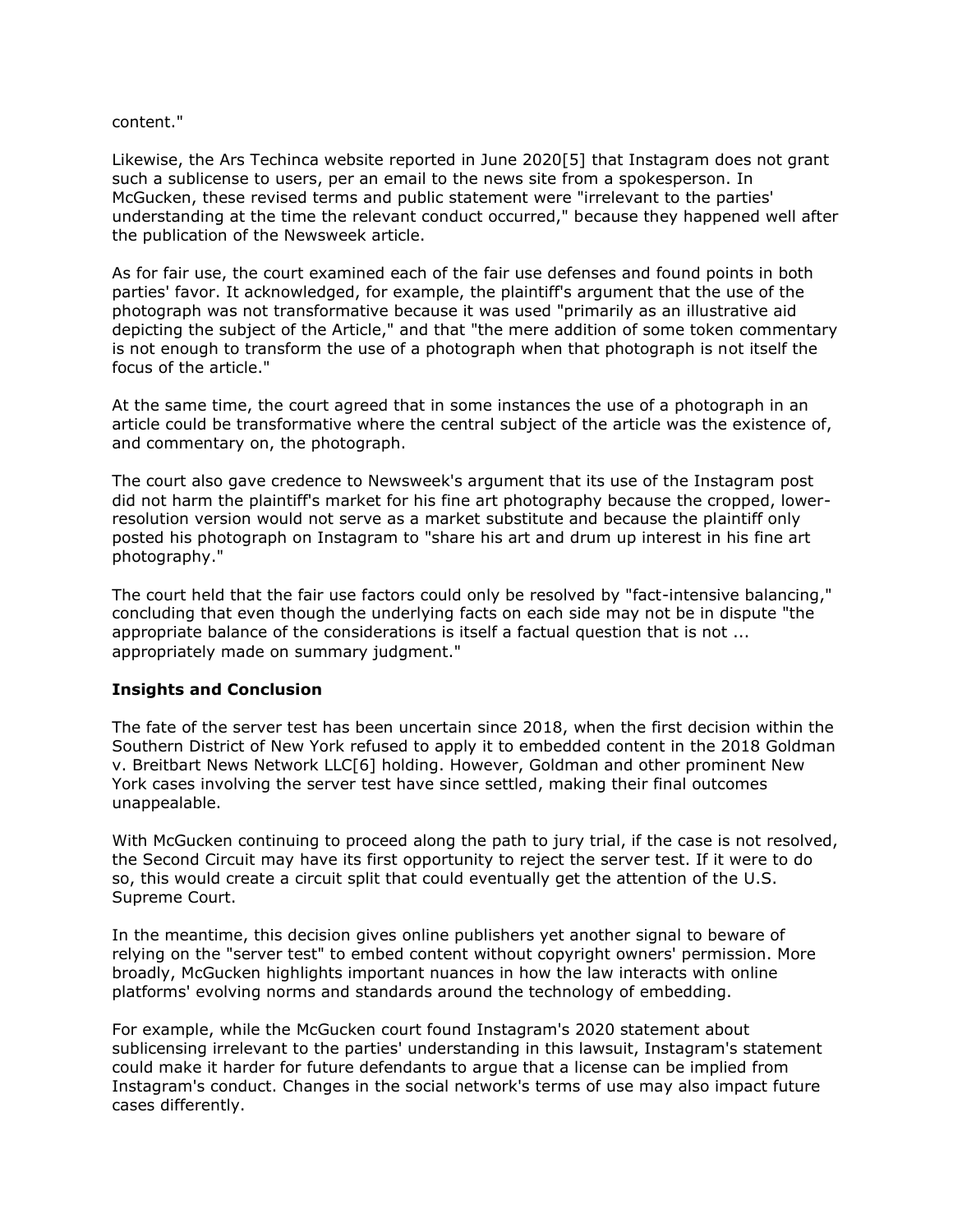Additionally, Instagram recently introduced a new feature allowing users to disable the embedding feature for photos they post, adding a new wrinkle to the McGucken's court admonition that the server test forces photographers who post on Instagram to surrender control over how their photos are subsequently shown. Changes like these may give rise to both new legal arguments and practical consequences, which online publishers should consider in tandem as they contemplate potential legal liability.

The court's handling of the fair use defense also causes pause. The application of the multifactor fair use defense is notoriously difficult to parse, with many of the four statutory fair-use factors containing subfactors that can point in different directions. The court's conclusion that the balancing of various factors can itself be an issue of fact may make it more difficult for litigants to resolve the fair use defense before trial.

For transactional attorneys, there are a number of lessons to be learned here. First, a separately negotiated license from McGucken would have avoided the entire dispute.

As U.S. District Judge Katherine Polk Fallia of the Southern District of New York recognized, "Ownership of a valid license to use a copyrighted work is generally a defense to copyright infringement." Given the unpredictability and expense of litigating the fair use defense, it can be preferable to obtain a direct license if one can be readily secured.

If a user of social media content decides to obtain a direct license, it is critical to conduct diligence to ensure that the proper license is being obtained and from the actual rights holder or its authorized representative. In this case, it was undisputed that McGucken held the copyright in the photo, but in many cases ownership is not as clear. Social media users often post content that does not belong to them or that depicts individuals other than the user — indeed, that was exactly what happened in Goldman, where the person who posted the image in question was not the same as the person who owned its copyright.

Therefore, it is prudent to confirm the identity of the owner of the copyright in the image, to verify that appropriate releases have been obtained from any individuals, and to make sure that the owner has not granted any conflicting rights to third parties. It also is important to determine the relevant license parameters to make sure that the license allows for the desired uses of the content.

Finally, for operators of websites, mobile apps, nonfungible token (or NFT) exchanges, and other Web 3.0 businesses, it is paramount to ensure that terms of use, privacy policies, and related terms and conditions use clear and unambiguous language and that all related provisions and documents work together as a seamless whole. Much of the ambiguity in McGucken arose due to differences in the language used in the terms of use vs. the platform policy.

That level of ambiguity is usually not desirable from either the platform operator's or user's perspective. For platforms that are not as established as Instagram, ambiguity of this nature can act as an impediment to widespread adoption.

And for platforms lucky enough to explode in popularity, ambiguity in the governing terms can later wreak havoc on users. This phenomenon is occurring now with various NFT offerings. The terms of many NFTs are unclear as to the extent to which the owners of those NFTs can exercise copyright rights in artwork that may be associated with them.

In sum, McGucken illustrates a common refrain in copyright infringement actions based on